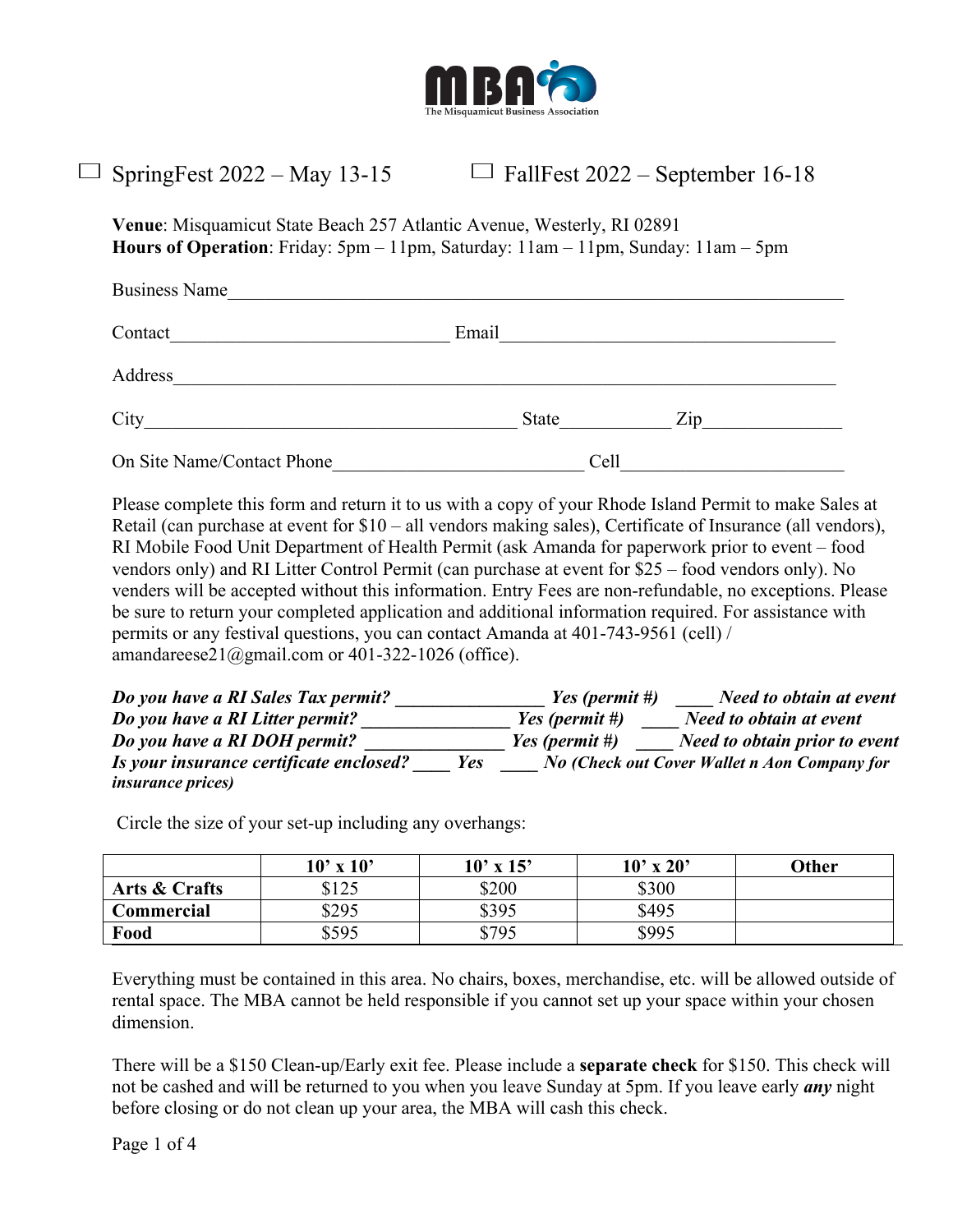

Do you need running water? The Yes No Do you need power? 110 220 How many outlets

110 Power is included in the booth fee. If you require 220 power, there will be an additional charge of **\$125** for the weekend per unit, or you may bring a silent generator – which must be grounded to earth and approved by the power company. Loud generators will not be allowed—*no exceptions*. List what type of equipment you will need to plug in, including amps of each item. If you require more than 20 amps you are required to get 220 power. All 220 power we require that you send a picture of the plug at least 7 days in advance, or you will not be able to hook up. All trailers are required to have GFI outlets installed. There will be **NO POWER until noon on Friday**. The generator will be turned off 1 hour after the event is over on Sunday.

If you come with bare wires or need an adapter from the power company, you must give the power company a \$75 deposit which will be returned when the adapter is returned.

On a separate piece of paper, a list of all appliances needing electricity is REQUIRED. A picture of your 220 plug is REQUIRED 7 days prior to the event setup.

**Arts/Crafts & Commercial Vendors:** On a separate piece of paper please give us a SPECIFIC description of all items and email general pictures of the items to amandareese21@gmail.com that you are requesting to sell. If all items are not listed the promoter has the right to tell you that you cannot sell specific items. The MBA reserves the right to decline any vendor due to defamatory or explicit art. The MBA also holds the right to decide whether you are a craft vendor - all crafts need to be handmade.

**Food Vendors:** On a separate piece of paper please give us a full list of all food being sold, if they are not listed the Department of Health & MBA reserves the right to not allow you to sell those items.

## **Application agreement to MBA event guidelines:**

I will be responsible for setting up and removing my exhibit. I will remove trash from my space at the end of each day. Dumpsters are provided by the MBA free of charge. I agree to recycle. I will remove my equipment and display no later than Sunday by midnight.

**Arts/Crafts & Commercial Vendors:** I am responsible for providing a RI Sales Tax Permit. If I do not have one, I can purchase one at the event for \$10.

**Food Vendors:** I understand I need a RI Department of Health Mobile Food Unit Permit, or I cannot set up. These must be purchased from the DOH directly well in advance of the date of the festival and the cost is \$100, payable to the State of RI. I understand I need a permit to make sales (Rhode Island Tax ID number) and a RI Litter Control Permit. I understand I can purchase them the day of the event for \$10 and \$25 respectively. A check will be required made payable to the State of Rhode Island (collected on Sunday after the show). If you have a food truck, please visit the Department of Business Regulation that outlines the MFE program and requirements: https://dbr.ri.gov/divisions/commlicensing/FoodTrucks.php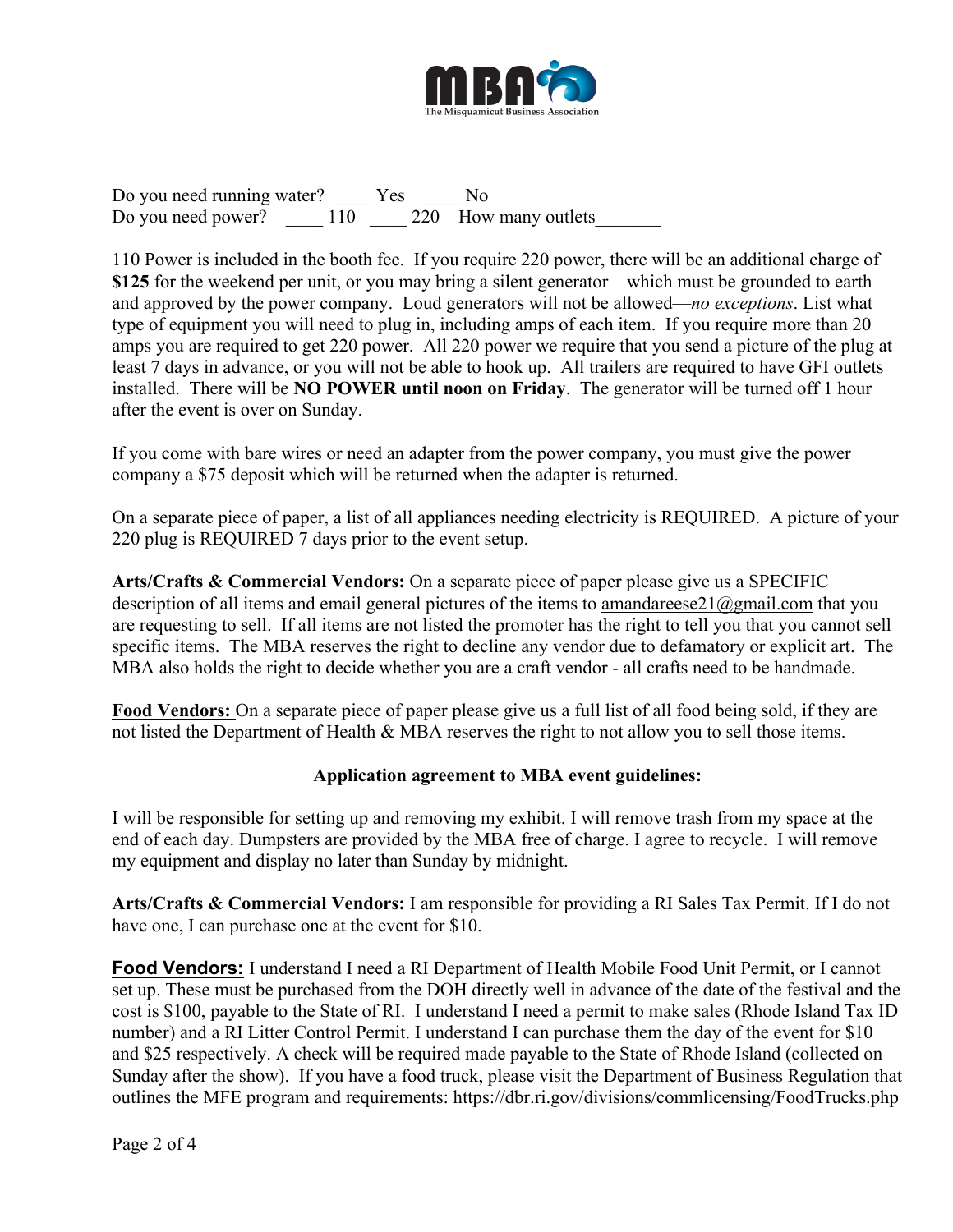

I acknowledge that the Health Inspector, Fire Inspector, Electrical Inspector and Building Inspector will be on site and will have all permits and Food Safety procedures in place. All tents and coverings must have displayed a label with assurance of fireproof materials. Any tents must be in accordance with NFPA701 and have a tag that states this. Mobile Food units must have fire suppression system. All wiring must be in compliance with fire/electrical code. No exposed wires, no exceptions.

Setup time is Friday from 7am-3pm NO EXCEPTIONS. If you do not arrive by 3pm you will NOT be allowed to drive on the fairgrounds. Any vendor arriving after 3 pm on Friday, 10 am on Saturday and Sunday will NOT be permitted to drive into the Festival area. You will be responsible to transport your items by foot and there will be no refund for lost time.

I understand I may not sublet any part of my designated area.

I understand the Misquamicut Business Association, Town of Westerly, State of Rhode Island, or Department of Environmental Management shall have no liability whatsoever for any damage to any person, matter or thing resulting from storm, wind, fire, strikes, lockouts or other acts of God.

You are required to weigh down your tent with 55lbs. per leg, you can use cinderblocks or sandbags to hold your tent down. We will not be providing these for you. You cannot use stakes or put hole in the pavement.

I understand that neither the Town of Westerly, State of Rhode Island, Department of Environmental Management Misquamicut Business Association or its members will be held responsible for loss and/or damage to vender's personal property caused by any reason and will not assert any such claim against them.

I shall and will hold harmless the Town of Westerly, State of Rhode Island, Department of Environmental Management the Misquamicut Business Association and its members from and against any and all claims, liabilities, demands, expenses, fees, penalties, suits, proceedings, actions, and causes of action of any and every kind and nature arising from or out of, or in any connected way with vender use, occupancy, or activities in or related to the MBA Festival as well as set up and break down times exceeding the event dates. Vendors will be personally liable to other venders and members of the public for their own acts. I will list as additionally insured on my policy the Town of Westerly, State of Rhode Island, Department of Environmental Management and Misquamicut Business Association and its members. All waivers must include a "WAIVER OF SUBROGATION" and endorsements must be attached along with the certificate. Minimum limits will be One Million Dollars (\$1,000,000.00) for any one (1) person in one (1) occurrence and Two Million Dollars (\$2,000,000.00) in aggregate for all persons in any one (1) occurrence. Also, One Hundred Thousand Dollars (\$100,000.00) is required for property damage. I acknowledge all food vendors shall provide at their own expense Public and Product Liability Insurance in an amount of a minimum of one million dollars. It will be my responsibility to show evidence for Bodily Injury and Property Damage Coverage. Certificates of insurance must be submitted to the MBA at least one week prior to the event before I am allowed to set up.